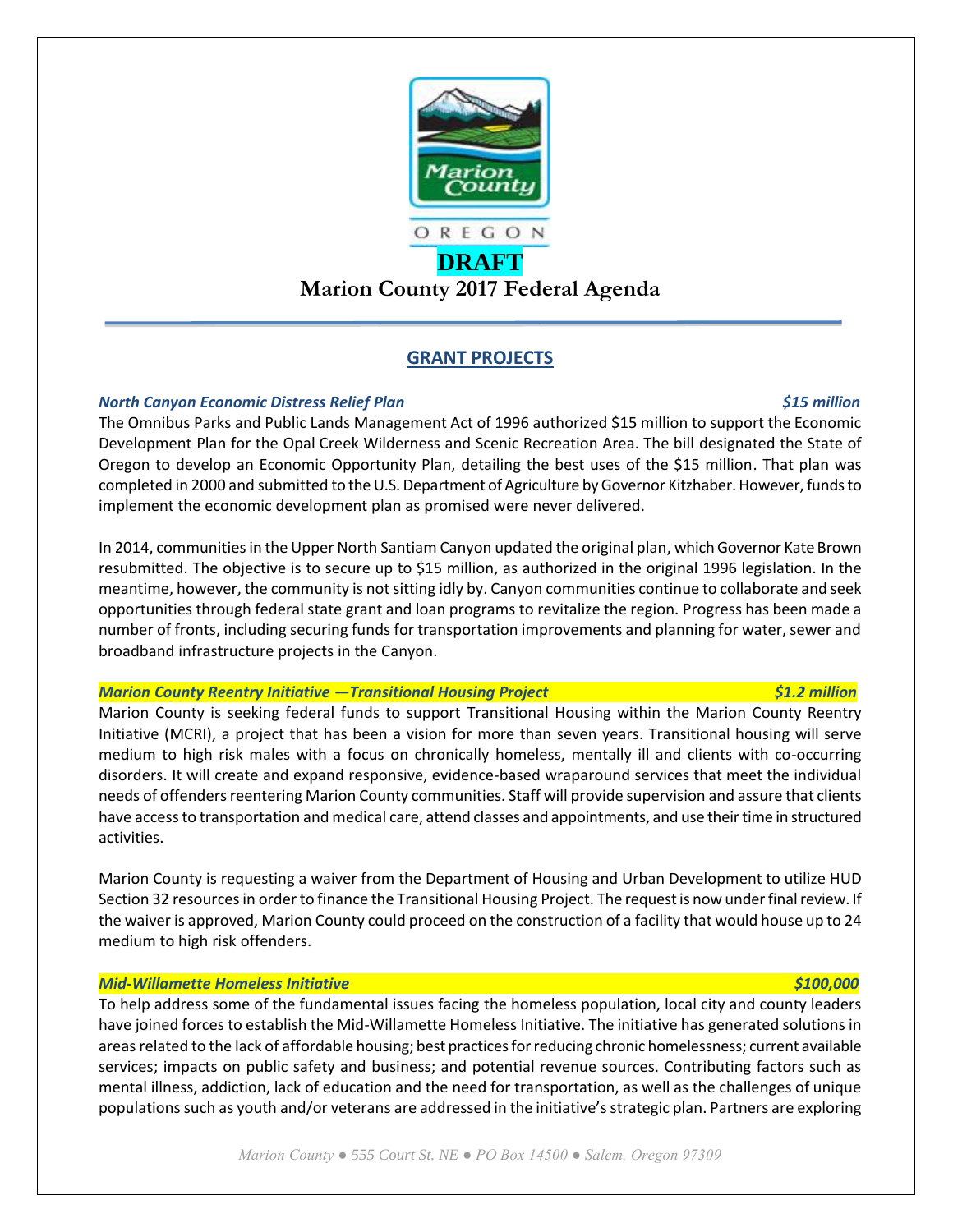federal funding through the U.S. Department of Housing, Health and Human Services and U.S. Department of Justice to provide assistance for this population.

## *Mental Health Court Service Expansion \$300,000*

Marion County is seeking federal funds to expand its mental health court and integrate physical and mental health addictions treatment to serve indigent and uninsured members of the community. In collaboration with the Marion County Sheriff's Office, Health Department, District Attorney's Office and Circuit Court, a county mental health court was launched in December 2006. The Sheriff's Office has developed Crisis Intervention Training (CIT) to educate law enforcement on mental illness and a Crisis Outreach Response Team (CORT), which includes a deputy and a qualified mental health professional to provide outreach to mentally ill people who have frequent contact with law enforcement and two Mobile Crisis Response Teams, which pair a deputy and a qualified mental health professional to respond to calls in progress involving a mental health component. These programs are grant dependent with limited resources, so they are restricted to persons with insurance coverage. Since individuals most at risk of reoffending are persons with untreated mental illness and are frequently indigent with no resources to access care, funding is critical for the successful continuation of these programs.

Marion County approved a resolution to join the **Stepping Up Inititative:** a nationwide initiative to reduce the number of people with mental illnesses in jails. Through the Stepping Up Initiative, Marion County hopes to leverage comprehensive resources to assess, develop and implement a plan to better serve and care for its mentally ill population.

## *Salem River Crossing Project \$430 million (total estimate)*

Marion County is partnering with the City of Salem, City of Keizer, Polk County and the Oregon Department of Transportation in support of the Salem River Crossing Project. The Willamette River is a major travel barrier between the east and west sides of Salem, as well as between Interstate 5 and the Oregon Coast. Due to significant growth in the metropolitan area, both bridges are operating near capacity and the connecting streets are over capacity. Without additional transportation capacity across the Willamette River, the levels of congestion on the bridges and connecting streets in downtown Salem and West Salem are forecast to worsen. Analyses estimate the total cost of the Salem Alternative at \$430 million, which can be constructed in four phases. The Oversight Team is working with community leaders and local elected officials to explore state and local funding sources.

# **POLICY PRIORITIES**

*Investment Package – Infrastructure Spending -* President-Elect Donald Trump has proposed a ten-year, \$1 trillion investment package to create American jobs and stimulate economic development. To date, the Trump plan relies on tax credits and public-private partnerships (P3s), not government spending, to spur infrastructure investment. For transportation projects, this generally means building toll roads and bridges. Marion County supports including federal spending within the investment package to ensure we address the growing transportation, water and other infrastructure backlog in our community and communities around the country.

*Secure Rural Schools Reauthorization –* Marion County strongly supports a long-term reauthorization of the Secure Rural Schools and Community Self-Determination Act. Of the approximately 750,000 acres of land in Marion County, 206,000 acres (or 27%) constitute land that is owned and managed by the U.S. Forest Service. In fiscal year 2015 Marion County received a total of \$2,036,760 in SRS funding. Stabilizing and regulating funds from these national forest lands is a priority for Marion County as it grapples with unemployment and the economic downturn.

*Marion County ● 555 Court St. NE ● PO Box 14500 ● Salem, Oregon 97309 SRS Patrol and Equipment-* Marion County strongly supports SRS Title III reimbursement for sheriff patrol, training and equipment on federal lands. Patrol expenditures were prohibited with the release of a 2012 GAO report to the Senate Energy and Natural Resources Committee. Limiting the ability of counties to use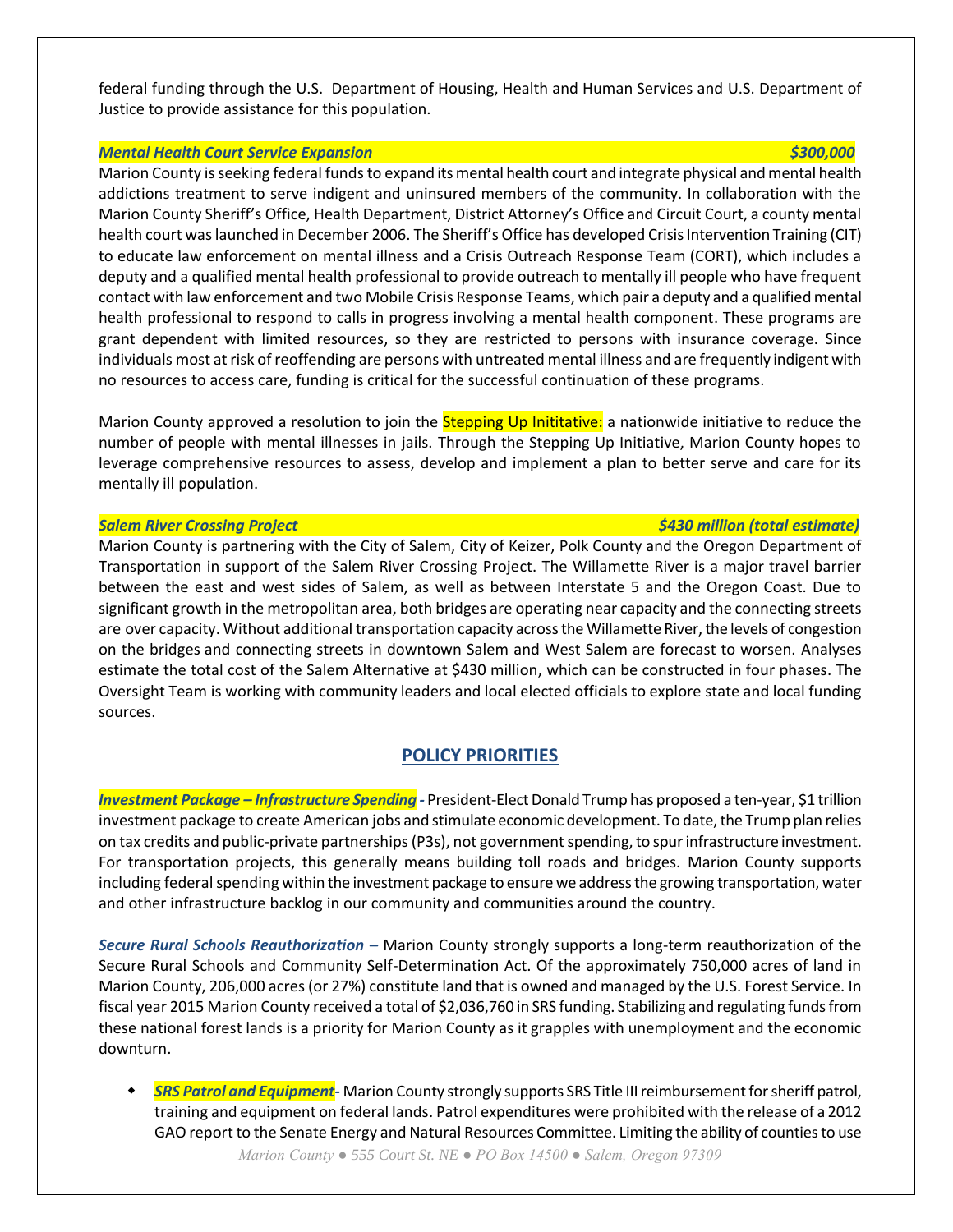Title III funds for patrol has increased criminal activity on federal lands and stretches the resources of sheriffs' offices to unsustainable levels. Because of the prohibition, Marion County has reduced its patrol presence from three to zero on federal lands.

*Support Responsible, Sustainable Solutions for the O&C Lands – The 2.4 million acres of O&C forest lands are of* critical importance to the health of communities across 18 Western Oregon counties. Marion County supports a timely, responsible and sustainable plan for the O&C lands that provides legal certainty and will revive timber production generating economic growth, jobs and financial stability to these counties.

*Support Second Chance Act Reauthorization and Funding –* Marion County supports the bipartisan *Second Chance Reauthorization Act*, which would provide \$100 million each fiscal year. Marion County has a long and successful history protecting public safety and reducing crime recidivism rates through Second Chance Act funding. The Second Chance Act ensures that tax dollars on corrections are better spent, and provides a muchneeded response to the "revolving door" of people entering and leaving prison and jail.

*COPS Technology Funding –* Marion County supportsfunding for police equipment, including restoration of COPS Technology Grants that were eliminated in 2009. There are very few funding options at the federal level to help police departments purchase equipment despite the fact that federal mandates continue to require costly upgrades. The COPS Technology Program would allow Marion County to pursue competitive grant funding for the replacement of its \$1.5 million Police and Jail Records Management System.

*Protect EDA, EPA Brownfield, CDBG, TIGER, BYRNE Justice Assistance Programs, State Criminal Alien Assistance*  **Program** and USDA Rural Development Community Facilities and Water Programs – Marion County supports maintaining funding levels for these critical infrastructure and public safety programs.

*Repeal Inmate Exception for Federal Health Benefits –* The law prohibits county governments from billing federal programs for the health services provided to jail inmates prior to adjudication. Marion County supports federal legislation that would repeal the inmate exception for those in custody pending disposition of charges.

*Waste-to-Energy - Development of a Clean Energy Standard – Marion County supports development of a Clean* Energy Standard that includes Waste-to-Energy (WTE) receiving full, Tier 1 renewable energy credits for both existing facilities and new developments or expansions. The county does not support any reductions or stipulations based upon the breakdown of whether the fuel comes from anthropogenic/biogenic carbon sources.

# *Regulatory Concerns*

*Waste-to-Energy –* As EPA develops carbon Pollution Standards for Existing Power Plants, it is critical that EPA recognize the long standing international treatment of WTE as a greenhouse gas mitigation technology and that WTE be included in the compliance "toolbox."

*Waters of the U.S.* – Marion County is concerned about the potential impacts of the proposed rule released by the EPA and the U.S. Army Corps of Engineers that would amend the definition of "waters of the U.S." and expand the range of waters that fall under federal jurisdiction. Marion County urges the agencies to withdraw the rule until further analysis on potential impacts has been completed.

*National Flood Insurance Program –* A recent National Marine Fisheries Service (NMFS) Biological opinion concluded that FEMA must change its implementation of the National Flood Insurance Program (NFIP) in Oregon to better protect endangered species within floodplains. NMFS's recommendations, as written, would require FEMA to go above and beyond its legal authority, amending and issuing new regulations that would subject 251 of 271 NFIP participating communities in Oregon to excessively restrictive floodplain development standards.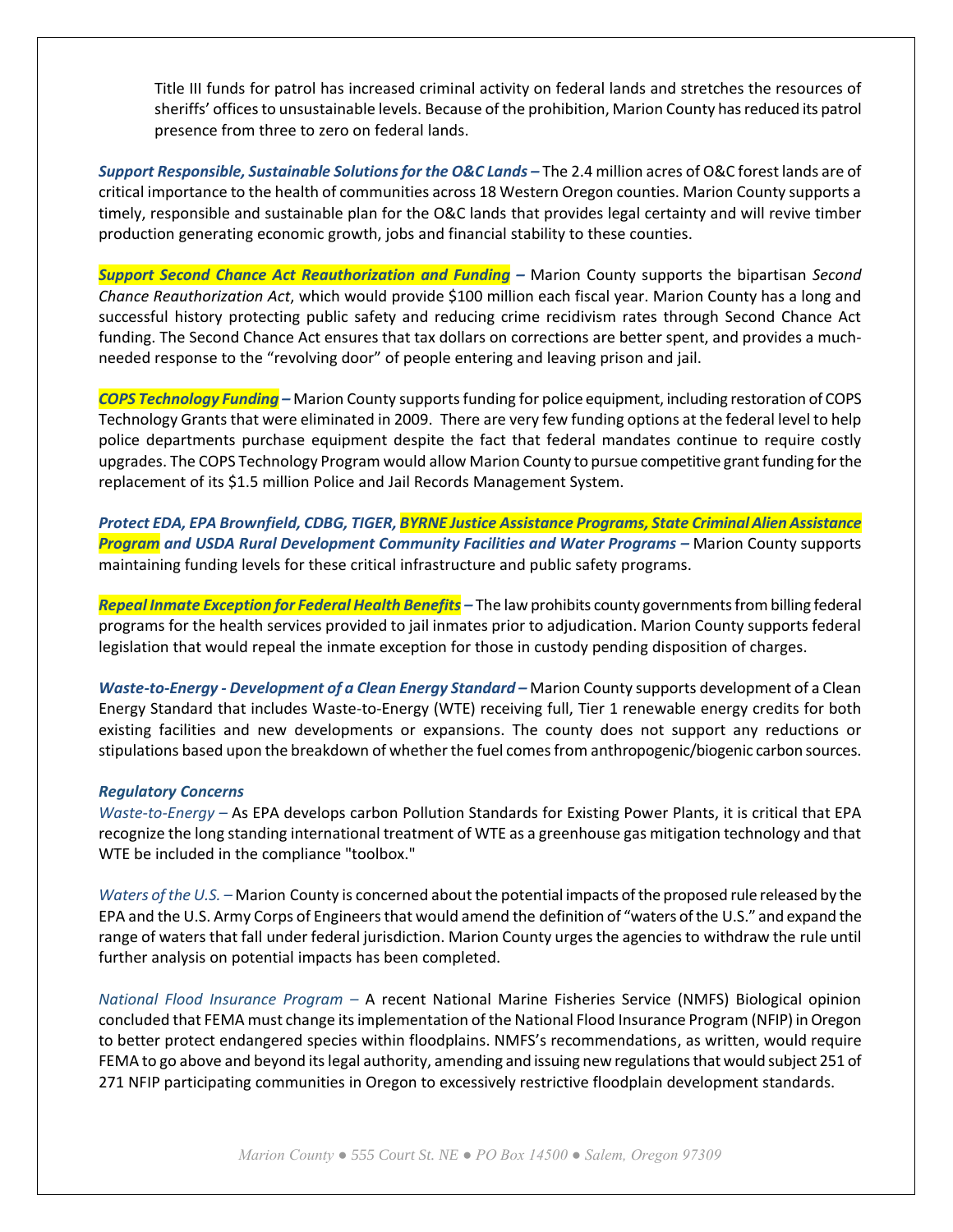*Reopen and Restore the Willamette Falls Locks –* Marion County urges the Army Corps of Engineers to repair and reopen the Willamette Falls Locks so that the locks may continue to be an economic, recreational and historic driver to the region. The Locks bridge the upper and lower stretches of the Willamette River, without which the Willamette becomes two disconnected rivers for navigation purposes. The Locks were operated safely under a reduced schedule until November 2011, when an inspection discovered the gates were in danger of fracture and could not be safely operated. [Waiting for updated language}

*Support Federal Designation of the Willamette Falls Heritage Area –* The Willamette Falls Area is an important nexus of the geologic formation created by the Missoula Floods, including the Willamette Meteorite and the foundation of the unmatched fertility of the Willamette Valley. The industrialization of the Falls Area was the birthplace of industry in the American Northwest, and the Willamette River and Falls continue to be an important transportation hub for tourism, commerce and recreation. Marion County understands that this designation will not impact the transportation on the Willamette River, specifically ferry boats and the need for future dredging of the river to ensure safe crossing. [Waiting for updated language]

# *Affordable Care Act*

*Protect Medicaid Expansion and 1115 Waiver –* In 2016, Oregon submitted a request to renew the state's Medicaid waiver, which expires in the summer of 2017. The 1115 waiver has provided flexibility that has been a catalyst for Oregon's health care reforms. Under the waiver and through Medicaid expansion, Oregon's uninsured rate has dropped from 15 percent to 5 percent in the past five years. At present, 95 percent of Oregon adults and 98 percent of children have health coverage. **This has been of particular importance to Marion County's justice reinvestment initiative, as single, low-income individuals were not eligible for health care benefits prior to Medicaid expansion.** The vast majority of people reentering the community from incarceration, along with many people experiencing chronic homelessness, were not eligible for health benefits because Medicaid was limited to defined populations, such as people with disabilities and parents with children. New provisions in the proposed waiver would also allow Oregon to augment resources for supportive housing to address chronic homelessness which is a significant issue in Marion County.

It is uncertain how repeal of the Affordable Care Act (ACA) will impact Oregon's Medicaid program. Block grants could provide the state with additional flexibility. However, significant federal funding reductions and excluding Oregon's expansion population will certainly create hardships for newly-covered Oregonians and will require county and nonprofit treatment programs relying on those funds to reduce services. Oregon has a long history of bipartisan health care reform. Governor Brown said, "We stand ready to work with Congress to make improvement necessary to ensure all Oregonians have access to affordable, high quality health care coverage."

*Support Legislative Efforts to Repeal the "Cadillac Tax" –* A provision in the 2010 Affordable Care Act will impose a 40% nondeductible excise tax on the amount of employer-sponsored coverage that exceeds statutorily established thresholds. It applies to all employers, public and private, and is projected to significantly impact the health coverage provided to employees. Marion County asks Congress to fully repeal this costly policy before its delayed implementation in 2018.

*Protect Municipal Bonds –* Marion County strongly supports protecting tax-exempt municipal bonds from being eliminated or limited. Since the federal income tax was instituted in 1913, interest earned from municipal bonds issued by state and local governments have been exempt from federal taxation. These bonds are the primary financing mechanism for state and local infrastructure projects, with three-quarters of the infrastructure projects in the U.S. built by state and local governments, and with more than \$3.7 trillion in outstanding tax-exempt bonds, issued by 30,000 separate government units. Local governments save an average of 25 to 30 percent on interest costs.